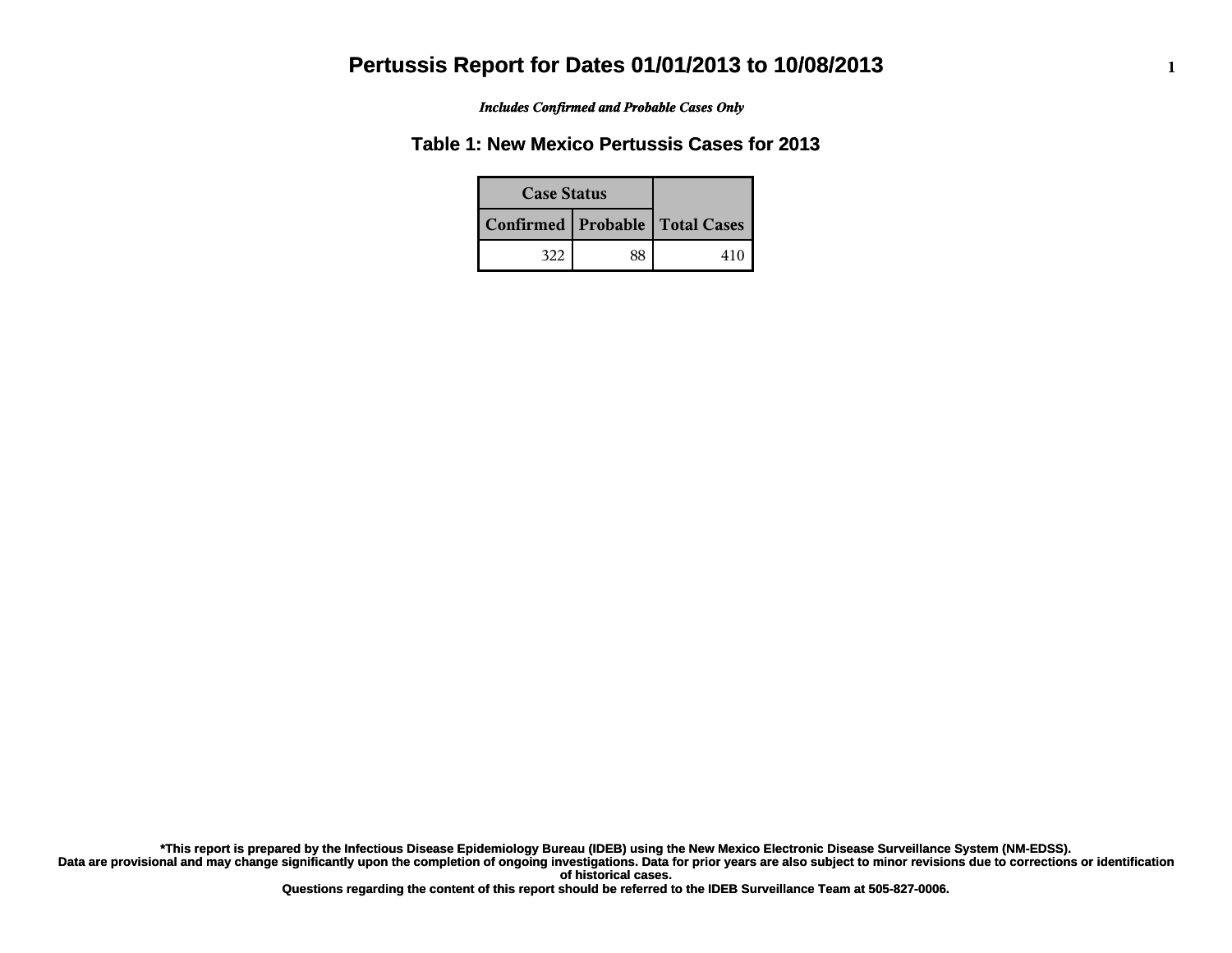*Includes Confirmed and Probable Cases Only*

### **Table 2: Pertussis Cases by County**

| <b>County Name</b>       | Case<br><b>Number</b> | Percent<br>of Total<br><b>Cases</b> | Incidence<br>per<br>100,000 |
|--------------------------|-----------------------|-------------------------------------|-----------------------------|
| <b>Bernalillo County</b> | 145                   | 35.4                                | 21.8                        |
| <b>Chaves County</b>     | 2                     | 0.5                                 | 3.0                         |
| Colfax County            | 7                     | 1.7                                 | 51.0                        |
| <b>Curry County</b>      | 4                     | 1.0                                 | 8.3                         |
| Dona Ana County          | 6                     | 1.5                                 | 2.9                         |
| <b>Eddy County</b>       | 5                     | 1.2                                 | 9.3                         |
| <b>Grant County</b>      | 19                    | 4.6                                 | 64.5                        |
| Guadalupe County         | 2                     | 0.5                                 |                             |
| Lea County               | 17                    | 4.1                                 | 26.2                        |
| Los Alamos County        | 20                    | 4.9                                 | 111.5                       |
| <b>McKinley County</b>   | 19                    | 4.6                                 | 26.6                        |
| Quay County              | $\overline{2}$        | 0.5                                 | 22.2                        |
| Rio Arriba County        | 8                     | 2.0                                 | 19.9                        |
| Roosevelt County         | 1                     | 0.2                                 | 5.0                         |
| San Juan County          | 12                    | 2.9                                 | 9.2                         |
| San Miguel County        | $\mathbf{1}$          | 0.2                                 | 3.4                         |
| Sandoval County          | 16                    | 3.9                                 | 12.1                        |
| Santa Fe County          | 74                    | 18.0                                | 51.2                        |
| Sierra County            | $\overline{2}$        | 0.5                                 | 16.7                        |
| Socorro County           | $\overline{4}$        | 1.0                                 | 22.3                        |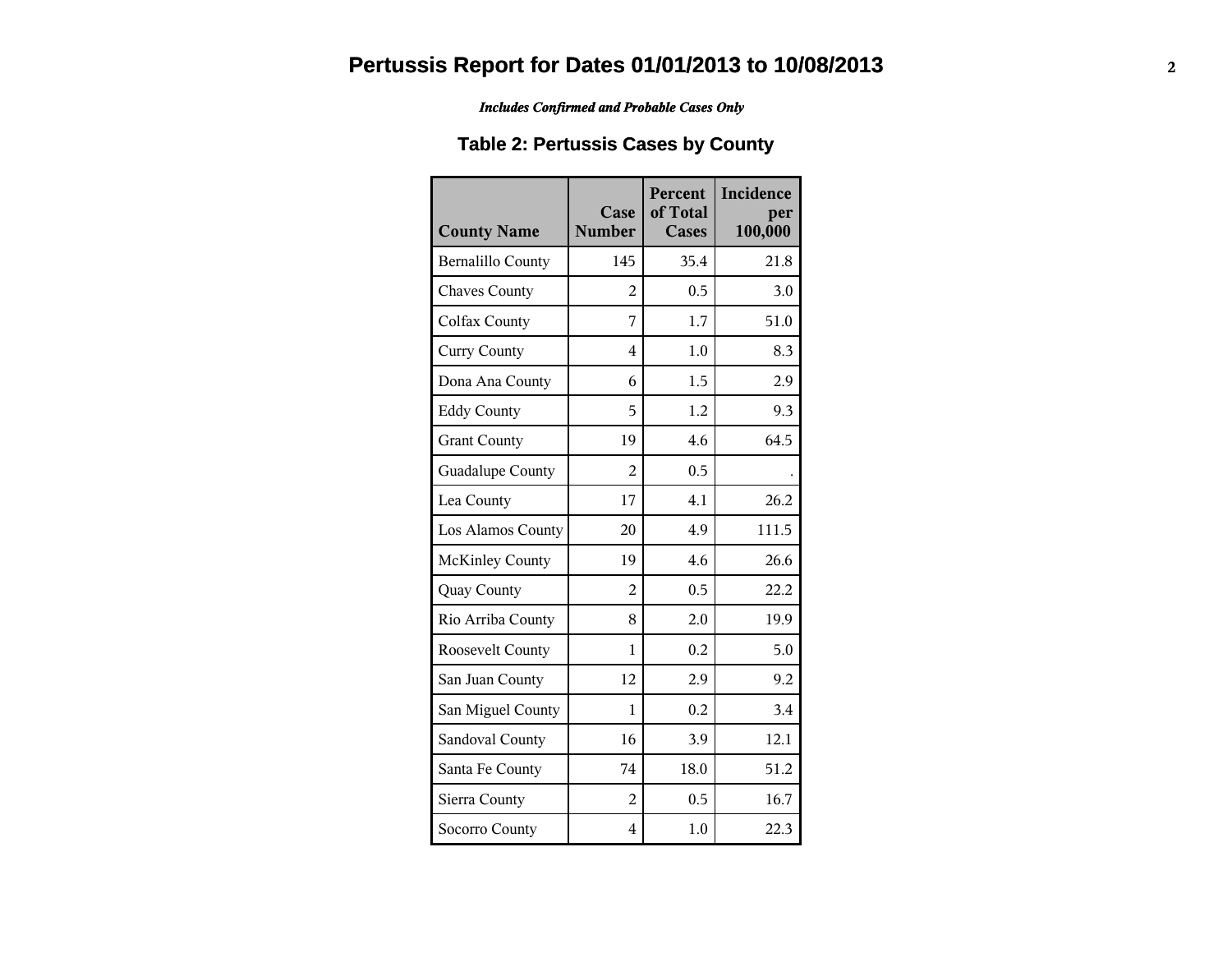*Includes Confirmed and Probable Cases Only*

### **Table 2: Pertussis Cases by County**

| <b>County Name</b>     | Case<br><b>Number</b> | Percent<br>of Total<br><b>Cases</b> | Incidence<br>per<br>100,000 |
|------------------------|-----------------------|-------------------------------------|-----------------------------|
| <b>Taos County</b>     | 21                    | 5.1                                 | 63.6                        |
| <b>Torrance County</b> | 10                    | 2.4                                 | 61.1                        |
| <b>Union County</b>    |                       | 0.2                                 |                             |
| Valencia County        | 12                    | 2.9                                 | 15.6                        |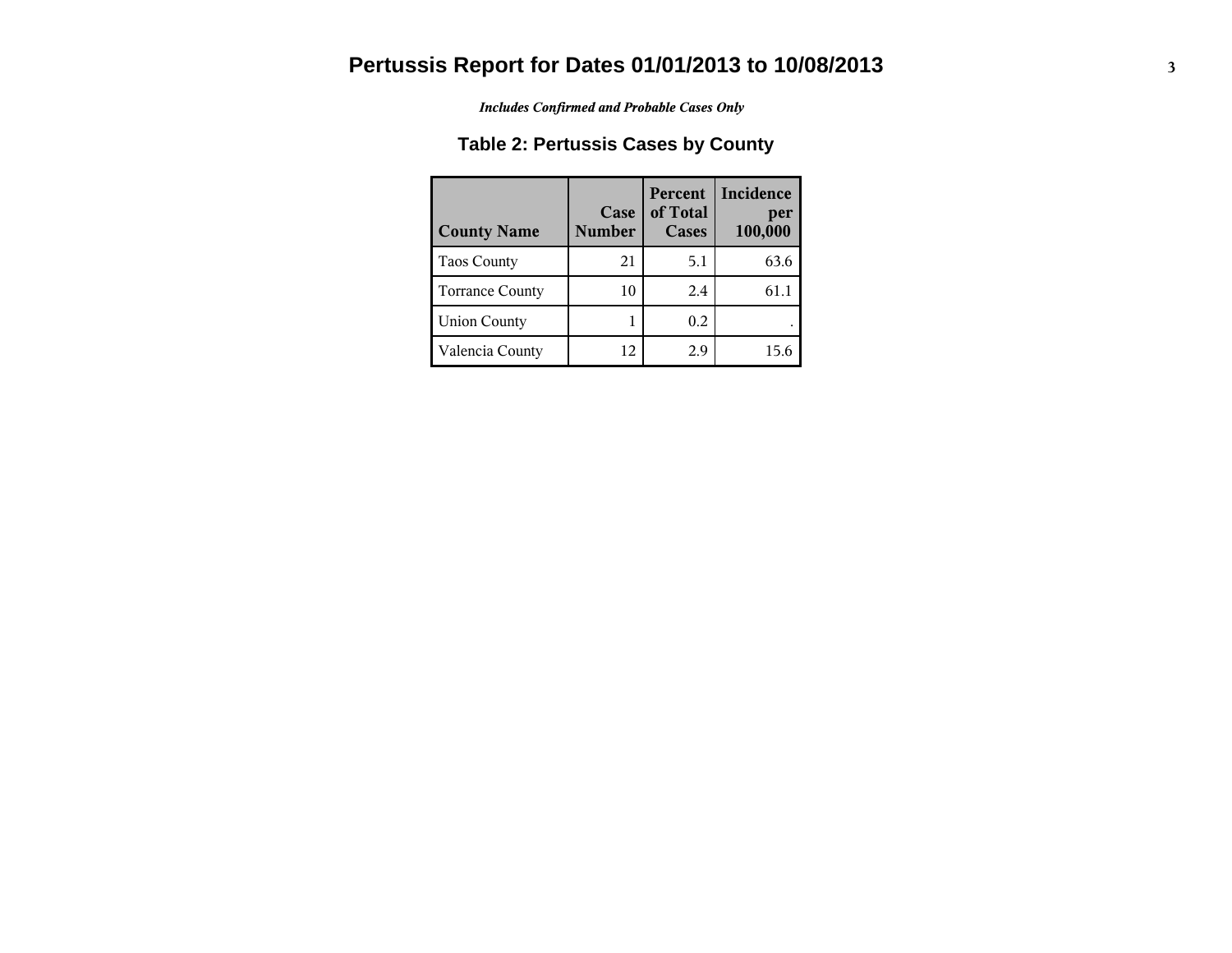*Includes Confirmed and Probable Cases Only*

#### **Table 3: Pertussis Cases by Age Group**

| <b>Age Group</b>  | Case<br><b>Number</b> | Percent |
|-------------------|-----------------------|---------|
| $<$ 1 Year        | 29                    | 7.1     |
| 1 to 5 Years      | 51                    | 12.4    |
| 6 to 10 Years     | 89                    | 21.7    |
| 11 to 18 Years    | 106                   | 25.9    |
| 19 to 65 Years    | 116                   | 28.3    |
| 65 Years or Older | 19                    | 4.6     |

**Data are provisional and may change significantly upon the completion of ongoing investigations. Data for prior years are also subject to minor revisions due to corrections or identification of historical cases. \*This report is prepared by the Infectious Disease Epidemiology Bureau (IDEB) using the New Mexico Electronic Disease Surveillance System (NM-EDSS).**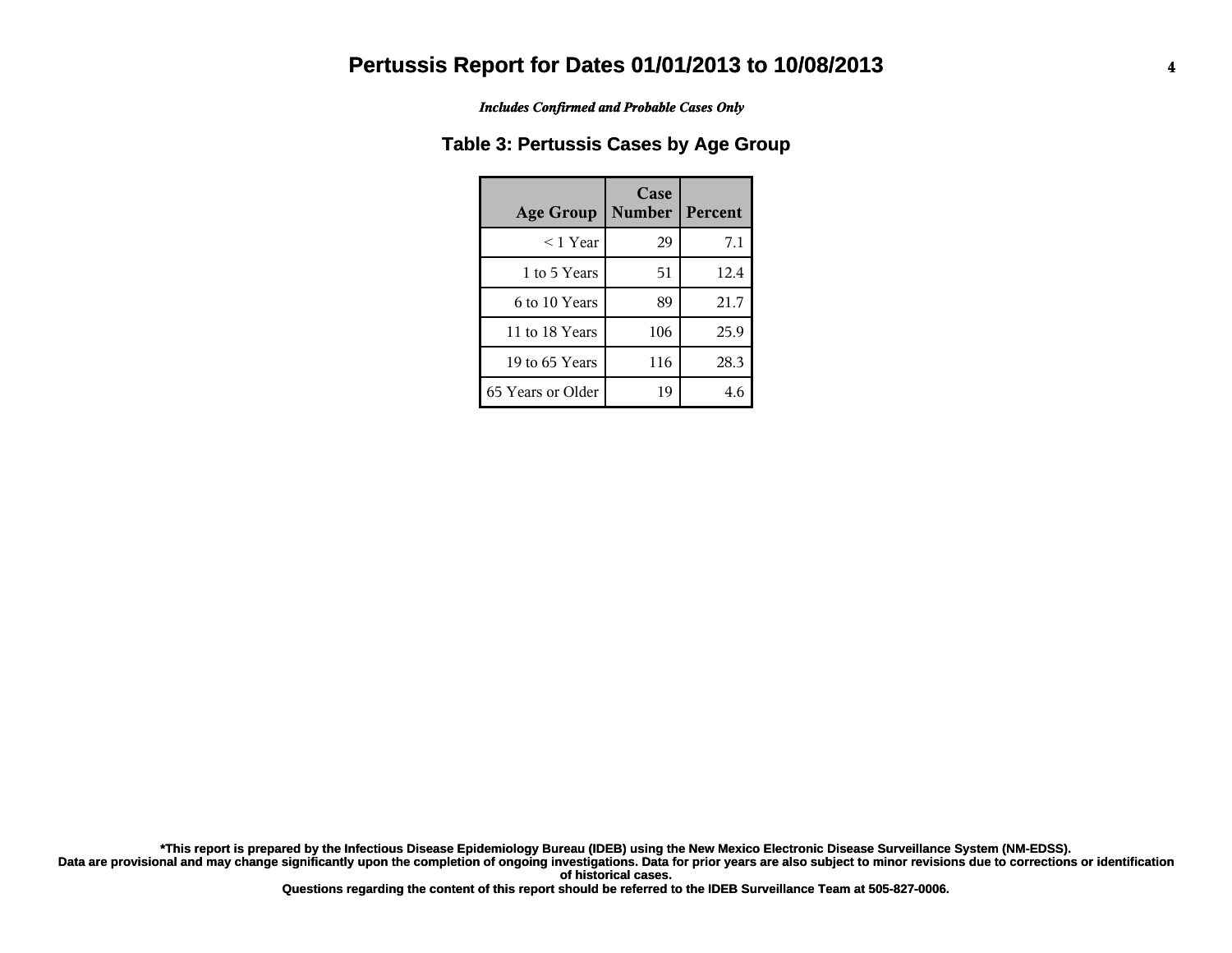*Includes Confirmed and Probable Cases Only*

#### **Table 4: Pertussis Cases by Race/Ethnicity**

| <b>Race/Ethnicity</b>             | Case<br><b>Number</b> | Percent |
|-----------------------------------|-----------------------|---------|
| American Indian or Alaska Nativel | 32                    | 7.8     |
| Black or African American         | 11                    | 2.7     |
| Hispanic                          | 205                   | 50.0    |
| White                             | 148                   | 36.1    |
| Multi-race                        | 5                     | 1.2     |
| Unknown/Missing                   | q                     | 2.2     |

**Data are provisional and may change significantly upon the completion of ongoing investigations. Data for prior years are also subject to minor revisions due to corrections or identification \*This report is prepared by the Infectious Disease Epidemiology Bureau (IDEB) using the New Mexico Electronic Disease Surveillance System (NM-EDSS).**

**of historical cases.**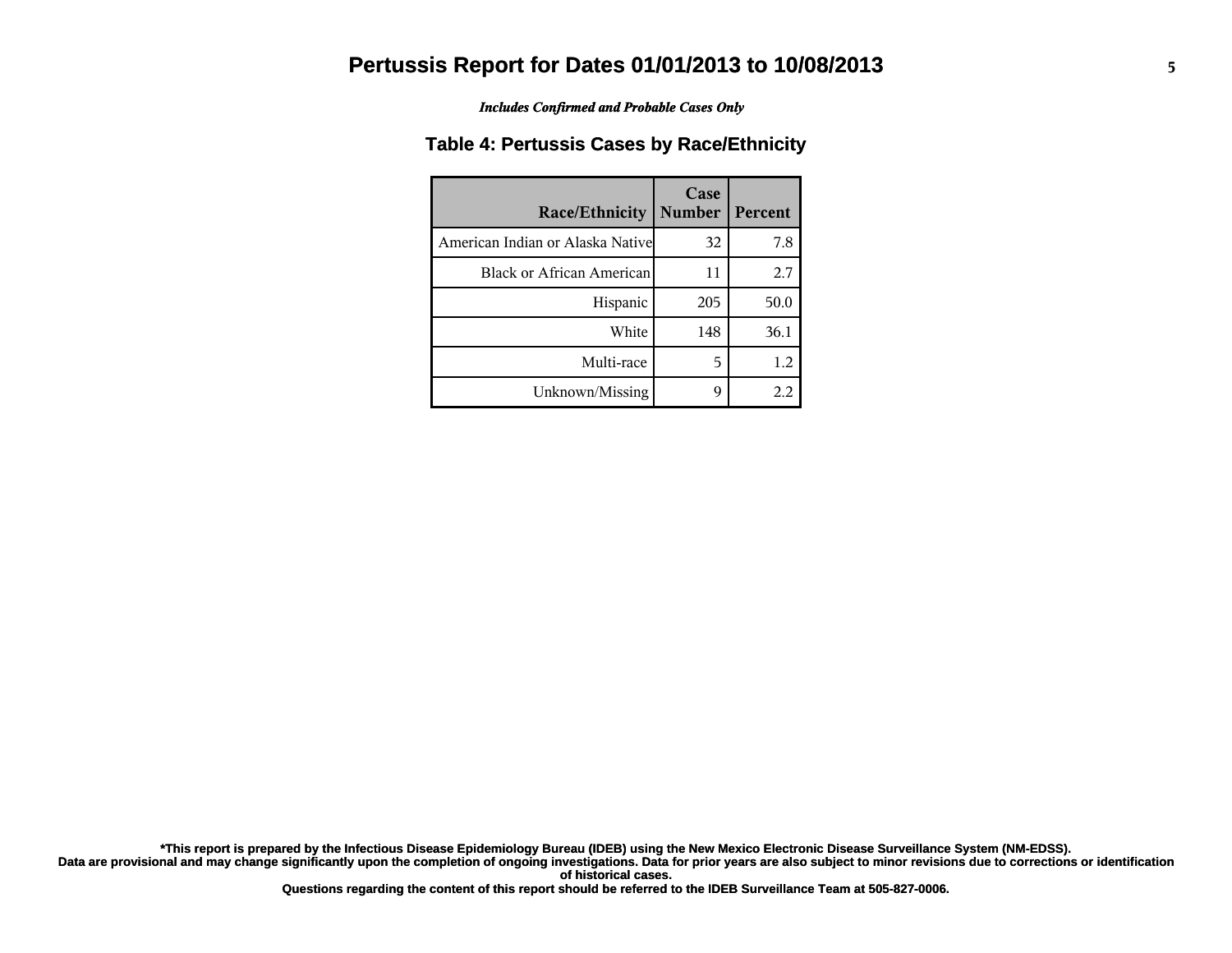*Includes Confirmed and Probable Cases Only*

#### **Table 5: Cases of Pertussis by Race/Ethnicity**

|                                  | <b>Ethnicity</b>         |                                        |                            |              |
|----------------------------------|--------------------------|----------------------------------------|----------------------------|--------------|
| Race                             | Hispanic<br>or<br>Latino | <b>Not</b><br>Hispanic<br>or<br>Latino | Unknown/<br><b>Missing</b> | <b>Total</b> |
| American Indian or Alaska Native | 3                        | 29                                     | $\Omega$                   | 32           |
|                                  | 0.73                     | 7.07                                   | 0.00                       | 7.80         |
| <b>Black or African American</b> | 5                        | 6                                      | $\theta$                   | 11           |
|                                  | 1.22                     | 1.46                                   | 0.00                       | 2.68         |
| White                            | 165                      | 146                                    | $\mathfrak{D}$             | 313          |
|                                  | 40.24                    | 35.61                                  | 0.49                       | 76.34        |
| Multi-race                       | 3                        | $\mathfrak{D}$                         | $\Omega$                   | 5            |
|                                  | 0.73                     | 0.49                                   | 0.00                       | 1.22         |
| <b>Unknown/Missing</b>           | 41                       | 4                                      | 4                          | 49           |
|                                  | 10.00                    | 0.98                                   | 0.98                       | 11.95        |
| <b>Total</b>                     | 217                      | 187                                    | 6                          | 410          |
|                                  | 52.93                    | 45.61                                  | 1.46                       | 100.00       |

**\*This report is prepared by the Infectious Disease Epidemiology Bureau (IDEB) using the New Mexico Electronic Disease Surveillance System (NM-EDSS).**

**Data are provisional and may change significantly upon the completion of ongoing investigations. Data for prior years are also subject to minor revisions due to corrections or identification of historical cases.**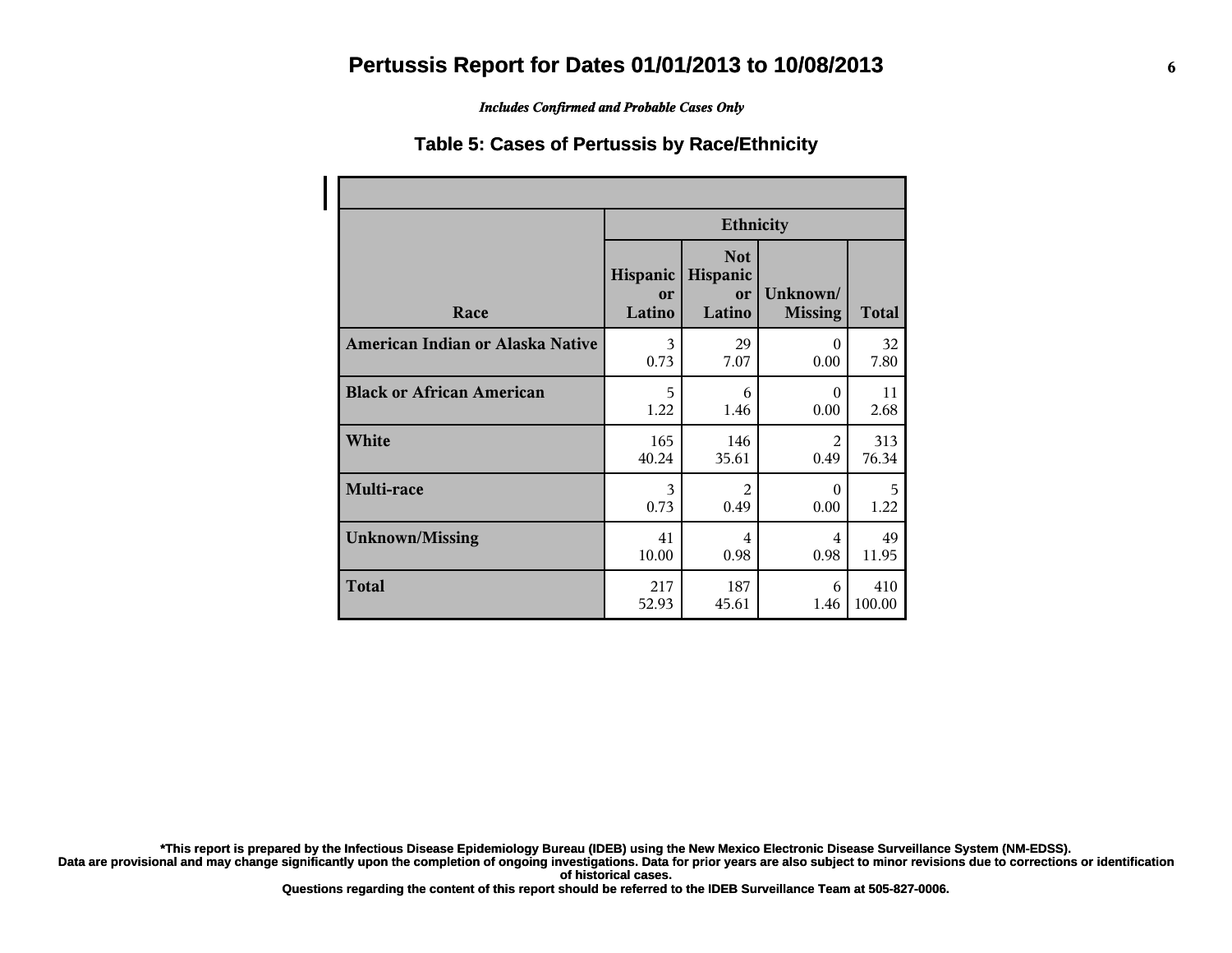*Includes Confirmed and Probable Cases Only*

#### **Table 6: Pertussis Cases by Sex**

| Gender | Case<br><b>Number</b> | Percent |
|--------|-----------------------|---------|
| Female | 219                   | 53.4    |
| Male   | 191                   | 46.6    |

**Data are provisional and may change significantly upon the completion of ongoing investigations. Data for prior years are also subject to minor revisions due to corrections or identification of historical cases. \*This report is prepared by the Infectious Disease Epidemiology Bureau (IDEB) using the New Mexico Electronic Disease Surveillance System (NM-EDSS).**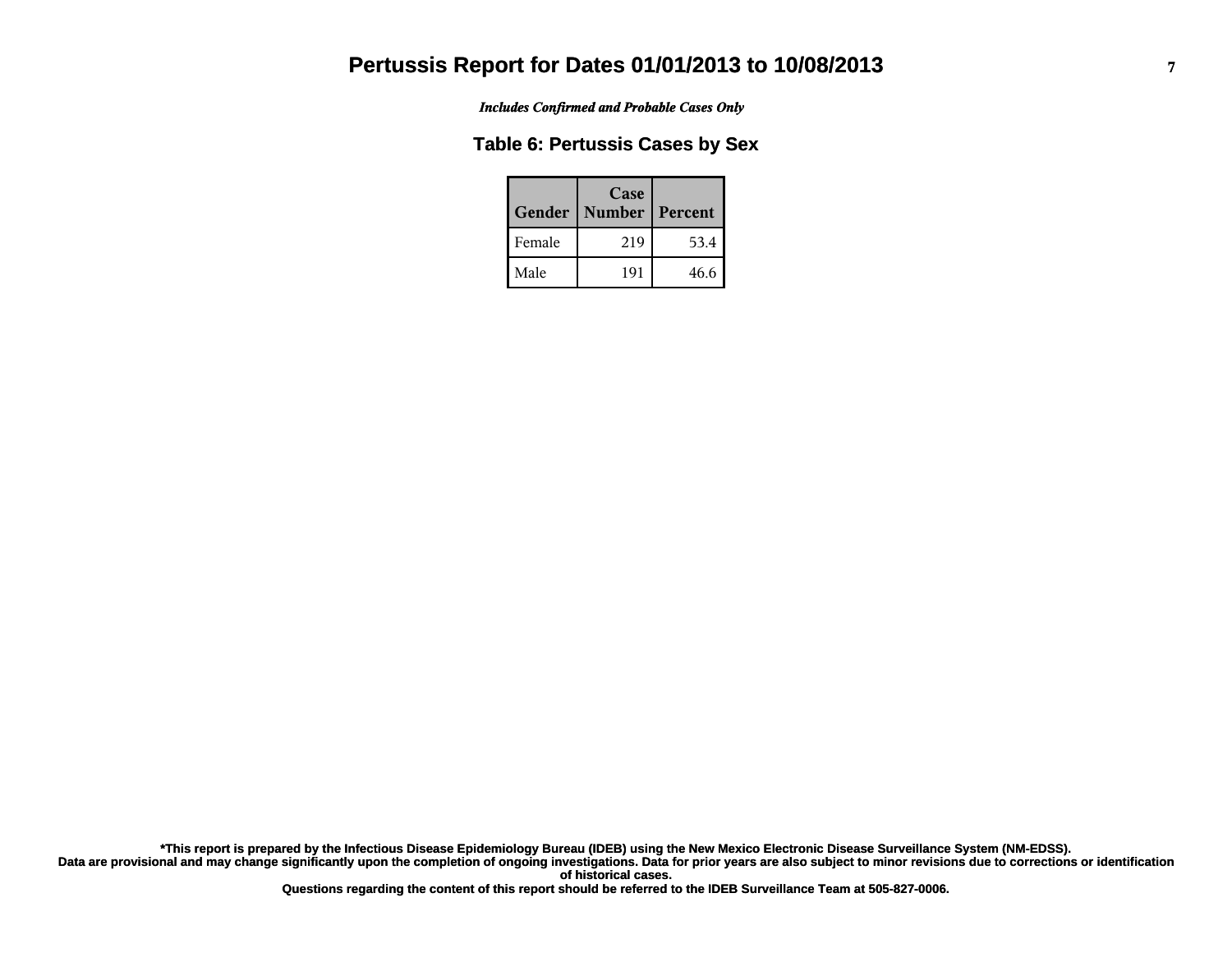*Includes Confirmed and Probable Cases Only*

#### **Table 7: Hospitalizations of Pertussis Cases**

|       | Yes     | No               |      |  |
|-------|---------|------------------|------|--|
| Count | Percent | Count<br>Percent |      |  |
|       | 42      | 389              | 95.8 |  |

**Data are provisional and may change significantly upon the completion of ongoing investigations. Data for prior years are also subject to minor revisions due to corrections or identification of historical cases. \*This report is prepared by the Infectious Disease Epidemiology Bureau (IDEB) using the New Mexico Electronic Disease Surveillance System (NM-EDSS).**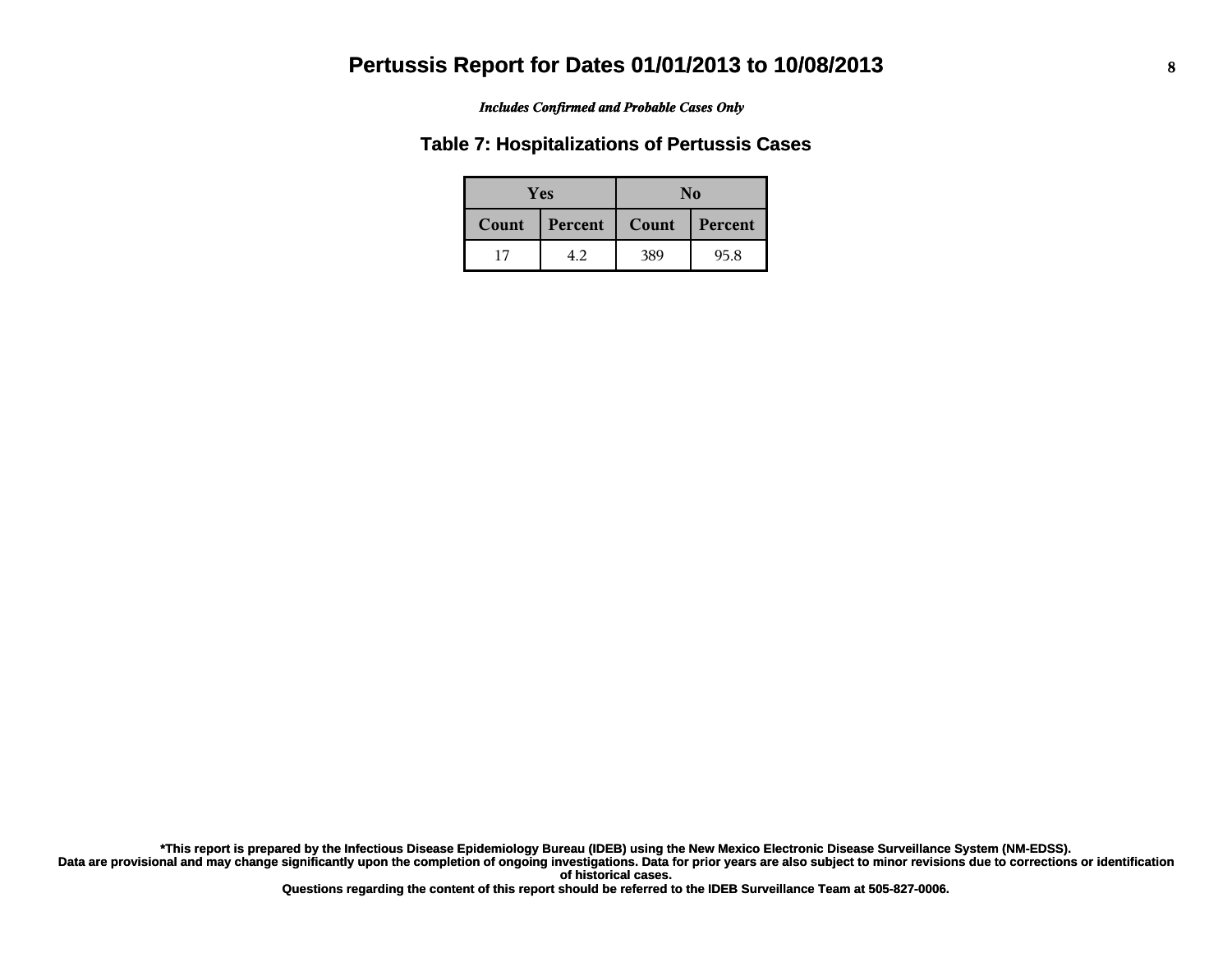*Includes Confirmed and Probable Cases Only*

|                          | <b>Hospitalized Cases</b> |                |                  |              |
|--------------------------|---------------------------|----------------|------------------|--------------|
| <b>Age Group</b>         | Yes                       | N <sub>o</sub> | <b>Unknown</b>   | <b>Total</b> |
| $< 1$ Year               | 10<br>34.48               | 19<br>65.52    | $\theta$<br>0.00 | 29           |
| 1 to 5 Years             | 0<br>0.00                 | 51<br>100.00   | $\Omega$<br>0.00 | 51           |
| 6 to 10 Years            | 1<br>1.12                 | 87<br>97.75    | 1<br>1.12        | 89           |
| 11 to 18 Years           | 1<br>0.94                 | 102<br>96.23   | 3<br>2.83        | 106          |
| 19 to 65 Years           | 2<br>1.72                 | 114<br>98.28   | $\Omega$<br>0.00 | 116          |
| <b>65 Years or Older</b> | 3<br>15.79                | 16<br>84.21    | 0<br>0.00        | 19           |
| <b>Total</b>             | 17                        | 389            | 4                | 410          |

#### **Table 8: Cases of Pertussis by Hospitalization and Age Group**

**\*This report is prepared by the Infectious Disease Epidemiology Bureau (IDEB) using the New Mexico Electronic Disease Surveillance System (NM-EDSS).**

**Data are provisional and may change significantly upon the completion of ongoing investigations. Data for prior years are also subject to minor revisions due to corrections or identification of historical cases.**